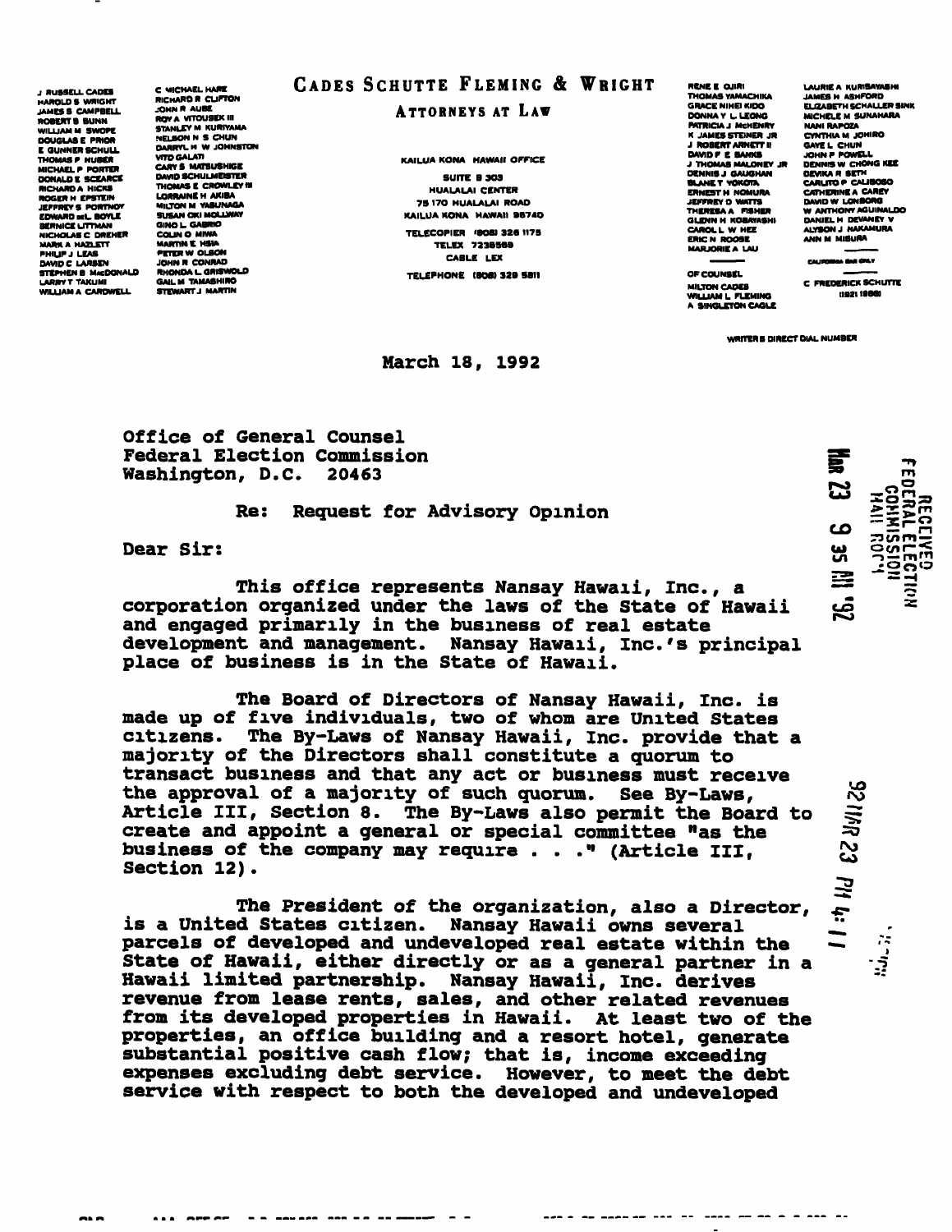March 18, 1992 Page 2

properties, Nansay Hawaii receives regular subsidies in the form of loans or contributions to capital from its foreign national parent.

Nansay Hawaii, Inc. proposes to make political contributions to candidates for state and local offices and is aware that United States law prohibits contributions to federal candidates from corporations. Additionally, Nansay Hawaii, Inc. is aware that federal law also prevents foreign nationals from making campaign contributions in federal, state, or local elections (2 U.S.C. § 441e, 11 C.F.R. 110.4), that the definition of "person" includes a corporation, that the definition of "foreign national" includes "foreign principal," and that a foreign corporation is prohibited from making a campaign contribution "through any other person."

Similarly, Nansay Hawaii, Inc. is aware of the Federal Election Commission's advisory opinions in Gem of Hawaii (Advisory Opinion No. 89-29, 12/19/89) and Asahi Jyuken/Kuilima Development (Advisory Opinion No. 89-10, 10/ 27/89). Nansay Hawaii requests this advisory opinion because of what appears to be a substantial unanswered question with respect to what level or proportion of U.S. generated revenues versus subsidies from a foreign parent is sufficient to allow the domestic corporation to make campaign contributions in state and local elections. Further, the Gem of Hawaii majority opinion, the dissenting opinion in the Gem of Hawaii case from Commissioner Danny McDonald and Commissioner Scott Thomas, and the CIT Group Holdings advisory opinion (Advisory Opinion No. 1990-8) left unanswered substantial questions with respect to corporate decision-making in the context of election-related decisions of a domestic corporation which is a wholly owned subsidiary of a foreign national.

With respect to the first issue, that is, the level or proportion of the United States revenues acquired, it appears that in the Gem of Hawaii case, the Commission observed that Gem "derives its revenues from merchandise and sales and other related ventures in Hawaii," which permitted Gem to make contributions. In the Kuilima case, the Commission observed that Kuilima "was predominantly funded by a foreign national parent; whose projects were not yet generating income . . .," which disqualified Kuilima from making contributions. Unfortunately, this leaves a substantial gray area between entities which derive virtually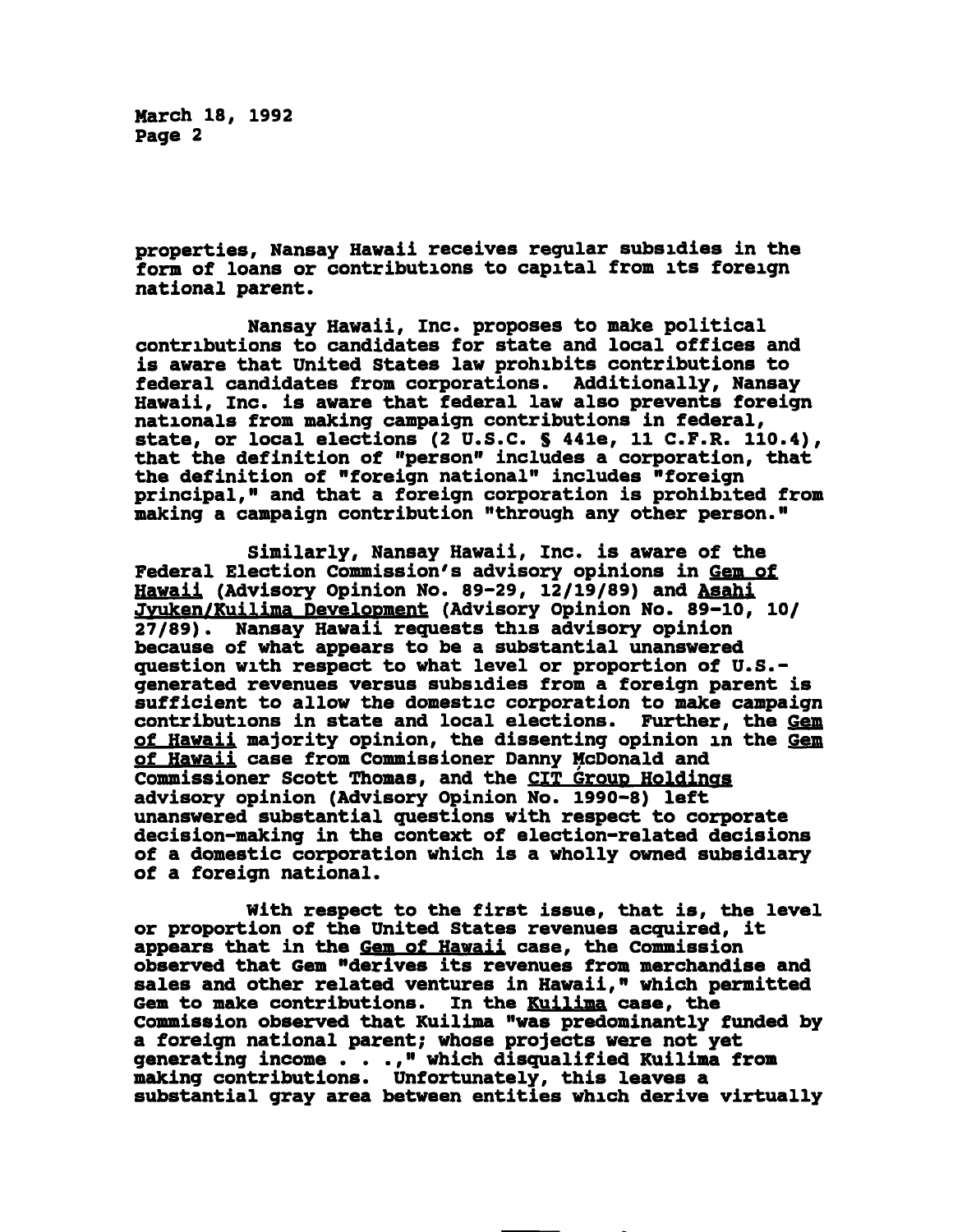March 18, 1992 Page 3

all revenues in the United States and entities "whose projects were not yet generating income." Nansay proposes to make political contributions from the operating account of the entities or profit centers which generate net operating revenues to the corporation. As with any other expense which would decrease the net operating revenues of the corporation, these expenses may result in an increase in the subsidies from the foreign national parent.

Nansay Hawaii, Inc. requests an advisory opinion from the Federal Election Commission as to the legality of the proposed political contributions under 2 U.S.C. S 441e, 11 C.F.R., and any other applicable federal statutes or regulations.

Secondly, Nansay Hawaii, Inc. proposes to create a committee appointed by the two United States citizen members of the Board of Directors and would be composed of one or more United States citizen senior management employees and charge that committee with authority to make all electionrelated decisions. Non-United States citizen members of the Board of Directors of Nansay Hawaii, Inc. would not participate or vote on the selection of the members of this committee or participate in the corporate resolution empowering the committee to make all election-related<br>decisions. It is intended by this proposal that all It is intended by this proposal that all election-related decisions by Nansay Hawaii, Inc. be made exclusively by United States citizens.

As set out above, the By-Laws of Nansay Hawaii, Inc. provide that a majority of the Directors constitute a quorum to transact business and any act of business must receive the approval of a majority of such quorum. The By-Laws also authorize the Board to create and appoint committees as the business of the company may require. Nansay Hawaii would comply with the requirements of the By-Laws as to quorum and as to the requirement that any act or business receive approval of a majority of such quorum.

Nansay Hawaii, Inc. requests an advisory opinion from the Commission with respect to the legality of this proposal under 2 U.S.C. S 44le, 11 C.F.R., and any other applicable federal statutes or regulations.

Nansay Hawaii, Inc. would like to thank the Commission for its consideration of this request for an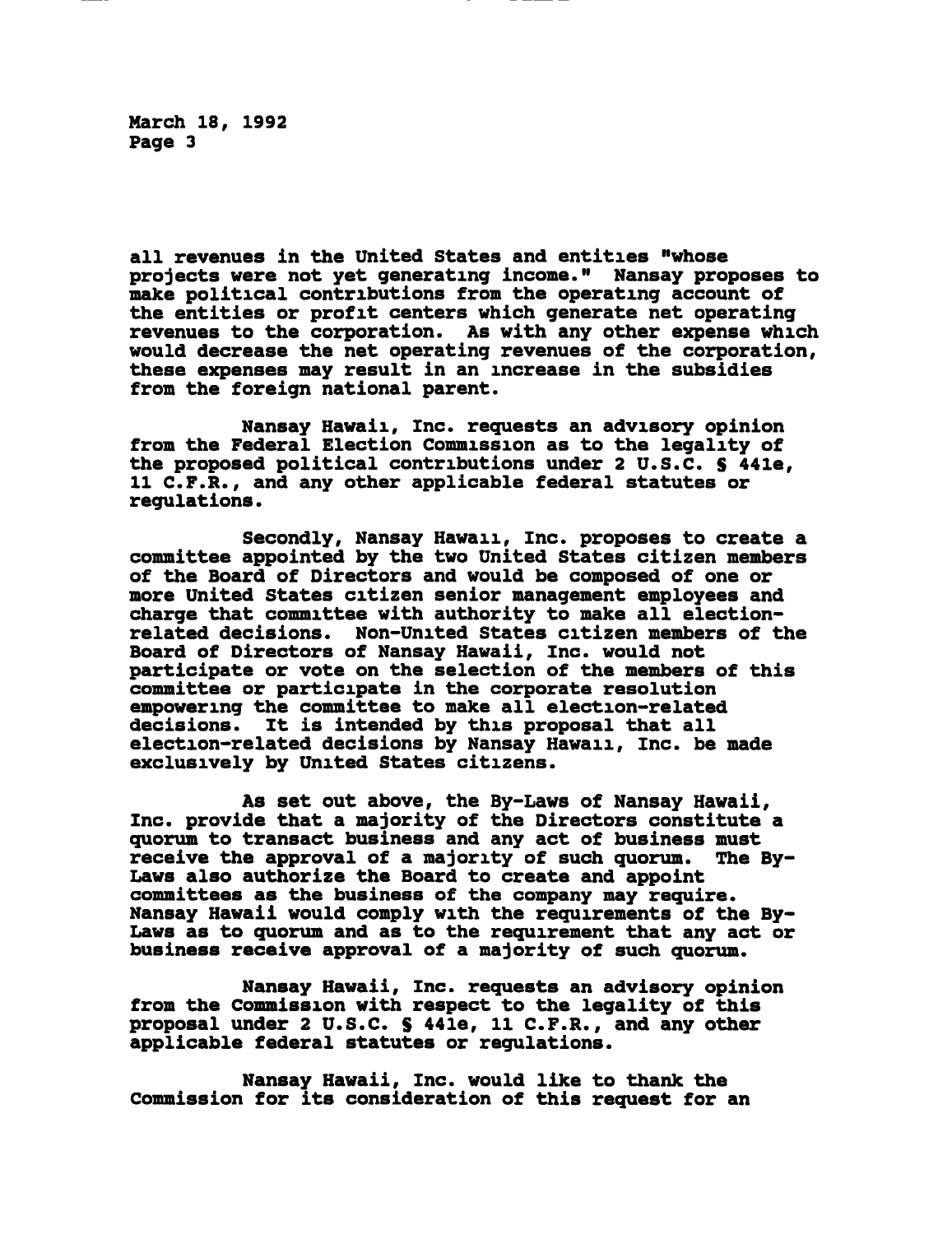March 18, 1992 Page 4

advisory opinion and, if the Commission has any questions or requires any additional information, please contact me at 808-329-5811.

Very truly yours,

Roy A. Vitousek III for CADES SCHUTTE FLEMING & WRIGHT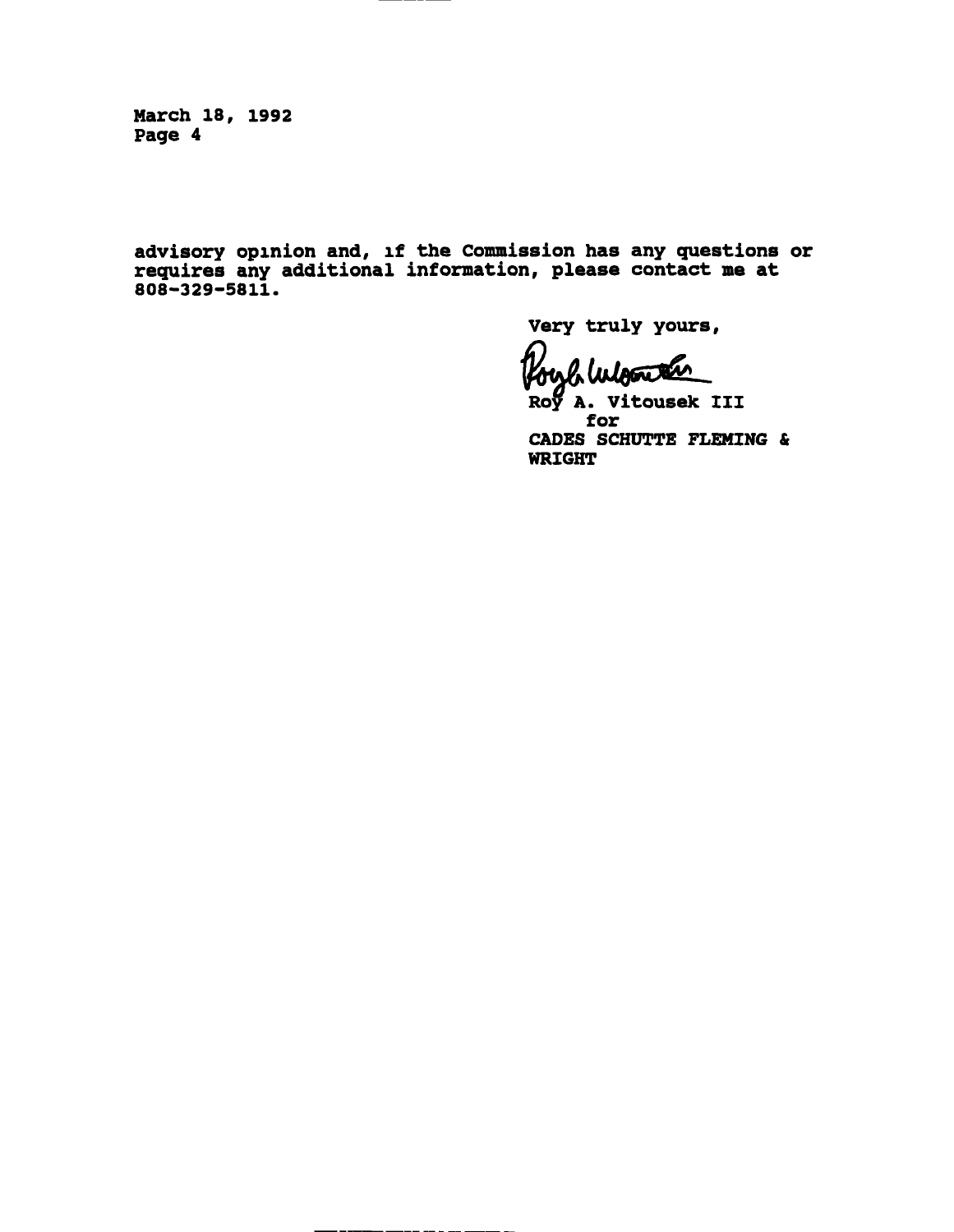

FEDERAL ELECTION COMMISSION WASHINGTON D.C. 20463

April 8, 1992

Roy A. Vitousek, III Cades, Schuette, Fleming & Wright Hualalai Center 75-170 Hualalai Road Suite B-303 Kailua-Kona, Hawaii 96740

Dear Mr. Vitousek:

This refers to your letter dated March 18, 1992, concerning application of the Federal Election Campaign Act of 1971, as amended ("the Act"), and Commission regulations to the involvement of a U.S. subsidiary of a foreign corporation in state and local elections.

You represent Nansay Hawaii, inc. ("the company"), a corporation engaged primarily in real estate development and management. It is organized under the laws of Hawaii and has its principal place of business in that State. The company's By-Laws provide that a majority of the directors constitute a quorum to transact business and that any act or business must<br>receive the approval of a majority of the quorum. The Board receive the approval of a majority of the quorum. also may create and appoint special committees. You state that the company's board of directors is made up of five individuals, two of whom are U.S. citizens. One of the citizens is the company's president.

Nansay Hawaii owns several parcels of developed and undeveloped real estate in Hawaii, either directly or as a general partner in a limited partnership. The company derives revenue from lease, sales, and other income from its developed Hawaii properties, and at least two of the properties "generate substantial positive cash flow; that is income exceeding expenses excluding debt service." To meet the debt service with respect to both developed and undeveloped properties, the company receives "regular subsidies in the form of loans or contributions to capital from its foreign national parent."

You state that Nansay Hawaii wishes to make contributions to state and local candidates but is concerned as to whether the company has sufficient funding from its own domestic operations so as not to be in the position of Kuilima, the requester in Advisory Opinion 1989-20, which was funded predominantly by its foreign national parent. Nansay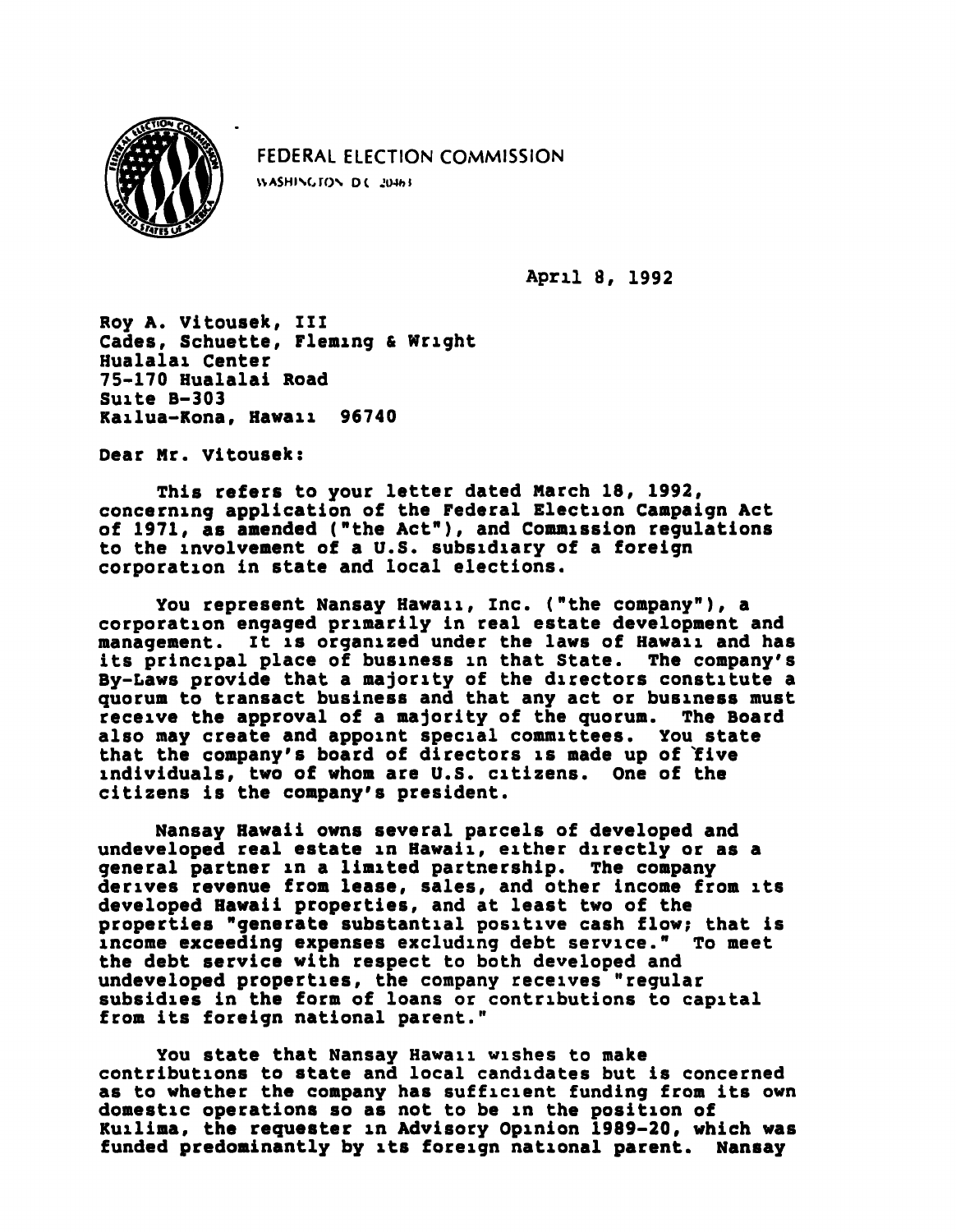Letter to Roy A. Vitousek, III Page 2

Hawaii proposes to make political contributions "from the operating account of the entities or profit centers which generate net operating revenues to the corporation." You indicate that such contributions may result in an increase in subsidies from the foreign national parent.

Nansay Hawaii is also concerned about the lawfulness of its process of making election-related decisions. The company proposes to create a committee, appointed by the two Board members who are U.S. citizens, which would be charged with the authority to make all election-related decisions. It would be composed of senior management employees who are U.S. citizens. Board members who are not U.S. citizens would not participate in the selection of the committee members or in the corporate resolution empowering the committee to make all election-related decisions.

You seek an advisory opinion as to the legality of proposed contributions by the company and the selection of the decision-makers on election-related matters.

The Act authorizes the Commission to issue an advisory opinion in response to a "complete written request" from any person with respect to a specific transaction or activity by the requesting person. 2 U.S.C. S437f(a). Commission regulations explain that such a request "shall include a complete description of all facts relevant to the specific transaction or activity with respect to which the transaction is made." 11 CFR 112.l(c).

In view of the cited requirements, you will need to answer the following questions:

- (1) State whether any of the non-U.S. citizen Board members are nonetheless lawfully admitted for permanent residence in the United States, as defined in 8 U.S.C. S1101(a)(20).
- (2) Please describe the voting process by which the company would decide to create the committee to make the election-related decisions. Include in your description the contents of any resolution whereby the decision was made to create the committee and what limits or conditions, if any, are placed on those choosing the members or those serving on the committee.
- (3) Describe the role of the Board in determining the aggregate amount of political contributions by the corporation, such as through the budget review process or other financial planning.
- (4) Please describe more fully the proposed source of the contributions. Include in your response a description of what the "operating account" is, what its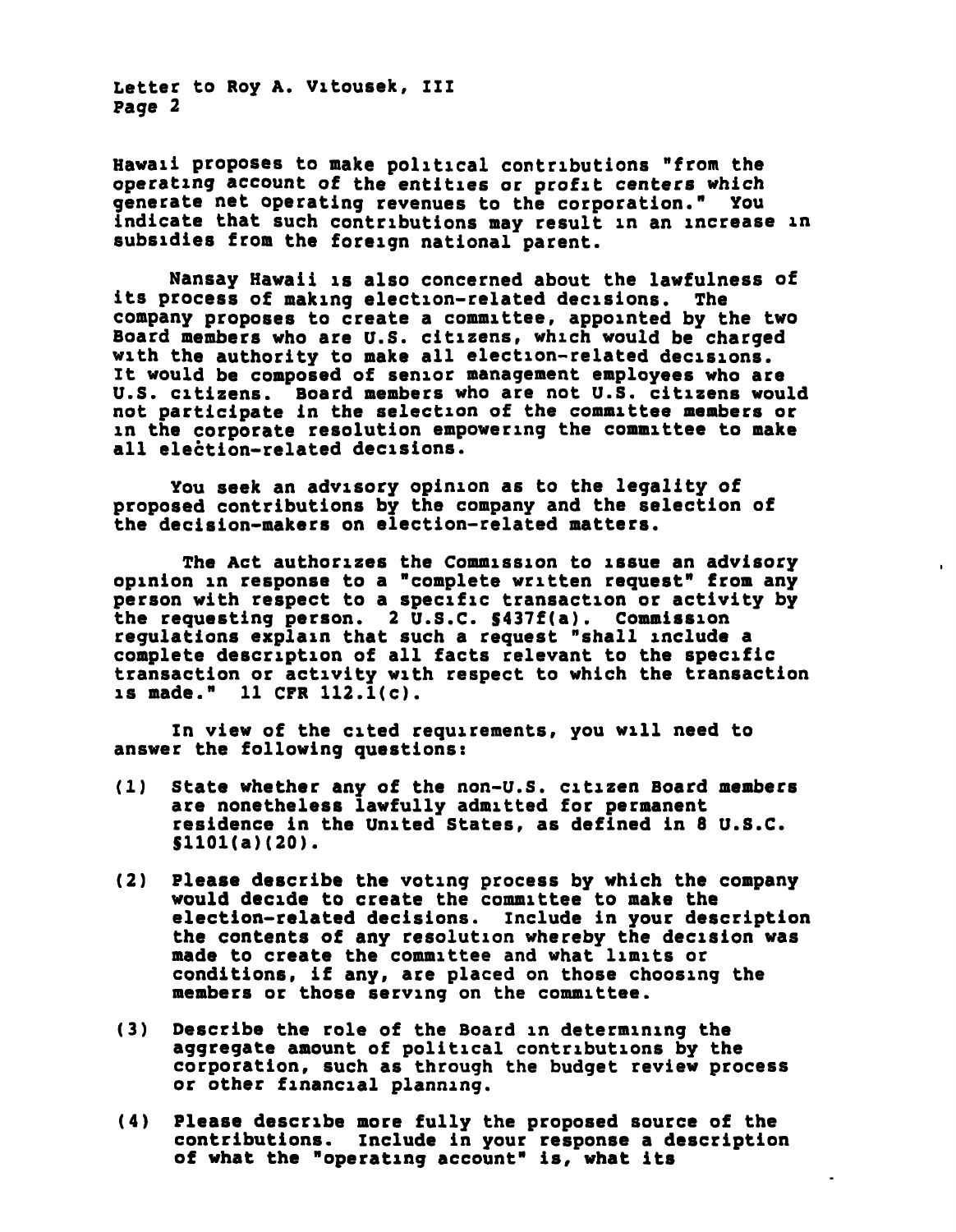Letter to Roy A. Vitousek, III Page 3

> significance is as compared with the company's other accounts, and what portion of it is funded by foreign entities.

This office notes that you have referred to two properties "generating substantial positive cash flow" and to entities generating net revenues, but we still do not have a comprehensive overview of all company operations in the U.S. or elsewhere. A brief description by you of the company's overall operations and its most recent annual report or similar documents, would be of assistance to us in responding to your request.

For your information and guidance, I have enclosed a copy of Advisory Opinion 1990-8. If you have any questions about the enclosed opinion, this letter, or the advisory opinion process, please contact the undersigned.

> Lawrence H. Noble General Counsel

 $BY:$ 

N. Bradley Lltchfield Associate General Counsel

Enclosure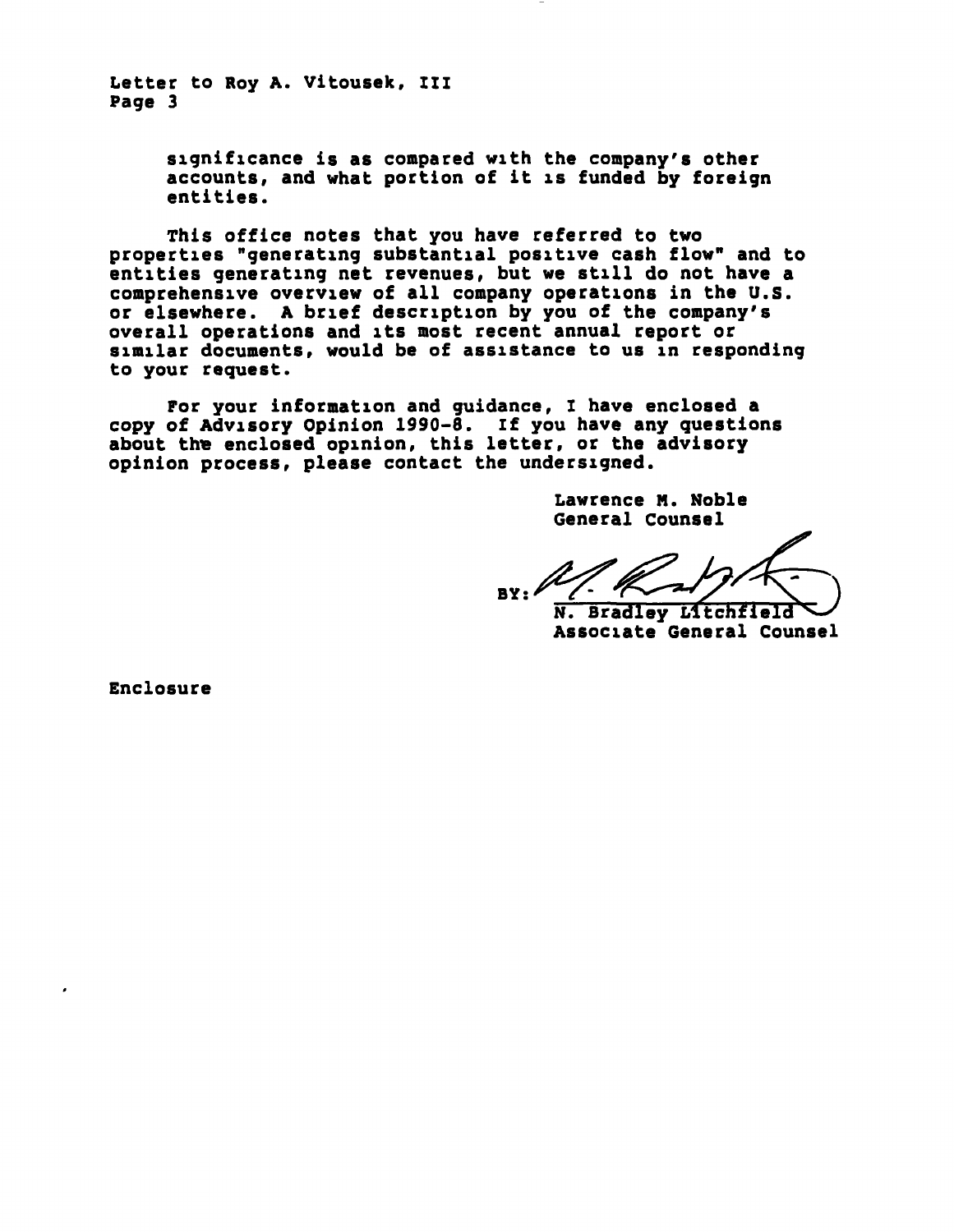J KUSSELL CADES HAROLDS WRIGHT JAMES S CAMPBELL **VILLIAM M SWOPE** DOUGLAS E PRIOR E GUNN**ER SCHULL**<br>Thomas P Huber<br>Michael P Porter DONALD E. BCEARCE RICHARD A' HICKS<br>ROGER H' <mark>EPSTE</mark>IN **JEFFREY S PORTNOY** BERNICE LITTMA NICHOLAS C DREHER MARK A HAZLETT PHILIP J LEAS DAVID C LARSEN STEPHEN B HbcOONALD LARRY T TAKLIMI WILLIAM A CARDWELL

C MICHAEL HARE RICHARD R CLIFTON JOHN R AUBC ROY A WrOUSEKIII STANLEY M KURIYAMA NELSON N S CHUN OARRVL H W JOHNSTON VrTDOALATI DAVID SCHULMEISTER<br>THOMAS E CROWLEY III LORRAINE H AKIBA **MILTON M YASUNAGA** OINO L GABRIO COLIN o MIWA MARTIN E HSIA PETER W OLSON **RHONDA L. GRISWOLD** GAILM TAMABHIRO STEWART J MARTIN

## CADES SCHUTTE FLEMING & WRIGHT

ATTORNEYS AT LAW

KAILUA KONA HAWAII OFFICE SUITE B 3O3 HUALALAI CENTER 75 I7O HUALALAI ROAD KAILUA KONA HAWAII BS74O TELECOPIER (BOS) 326 1179 TELEX 7238589 CABLE LEX TELEPHONE (BOB) 329 5811

May 4, 1992

RENE E OJIRI THOMAS VAMACHIKA GRACE NIHEIKIOO DONNAV L LEONC PATRICK J McHENRV K JAMES STEINER JR J ROBERT ARNETTII DAVID P E BANKS J THOMAS MALONEV Jl DENNIS J GAUGHAN BLANE T YOKOTA<br>ERNEST H NOMU<br>JEFFREY D WATTI GLENN H KOBAYASHI CAROL L W HEE ERICH ROOK MARJORIEA LAU OF COUNSEL

LAURIE A KURIBAYASHI<br>IAM<sup>ara</sup> hi arheada JAMES H ASHFORO ELIZABETH SCHALLER SINK MICHELE M SUNAHARA NANI BARATA CYNTHIA M JOHIRO GAYEL CHUN JOHN P POWELL DENNIS W CHONG KEE DEVIKA R SETH CARUTOP CAUBOSO CATHERINE A CAREY W ANTHONY A 3ANIELH DEVANEYIV 4UTSONJ NAKAMURA ANN M MISURA

MILTON CADES WILLIAM L FLEMING

C FREDERICK SCHUTTE

**10 st :** 

 $\bullet$   $\bullet$ 

9.

r\»

ن<br>ت

WRITERS DIRECT DIAL NUMBER

N. Bradley Litchfield Office of General Counsel Federal Election Commission Washington, D.C. 20463 **AOR 1992-16** 

Re: Request for Advisory Opinion from Nansay Hawaii, Inc.

Dear Mr. Litchfield:

This is a response to your letter of April 8, 1992, in which you requested that Nansay provide the Commission with additional factual information as to proposed contributions to candidates for state and local elections. In order to complete our written request for an advisory opinion, may we offer the following information:

"(1) State whether any of the non-U.S. citizen Board members are $\Xi$ nonetheless lawfully admitted for permanent residence in the< United States, as defined in 8 U.S.C.  $$1101(a)(20)$ ."

As of the date of this letter, two of the four members  $\mathbb{E}$ of Nansay Hawaii, Inc.'s Board of Directors are United States citizens. We are informed that of the two non-U.S. citizeng, one of them has been lawfully admitted for permanent residence in the United States. We understand that the other non-United States citizen Director is a resident of Japan.

(2) Please describe the voting process by which the company would decide to create the committee to make the election related decisions. Include in your description the contents of any resolution whereby the decision was made to create the committee and what limits or conditions, if any, are placed on those choosing the members or those serving on the  $-$ . on those choosing the members or those serving on the  $-$ .  $$ committee." — - , • « o \_ « \_,<sup>i</sup>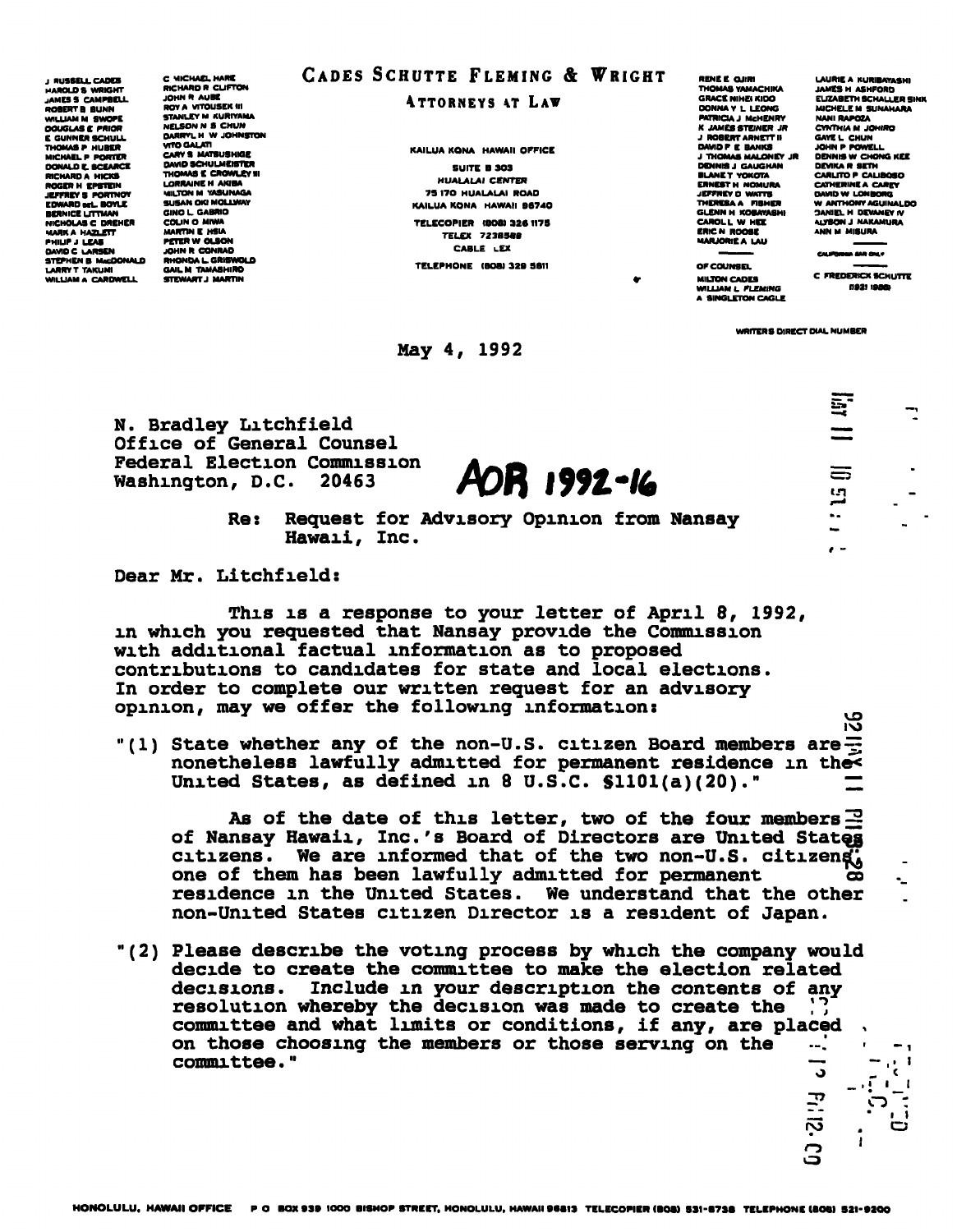Federal Election Commission May 4, 1992 Page 2

> Insofar as the Board of Directors of Nansay Hawaii, Inc. has not acted to create a committee to make election-related decisions, there remains some flexibility on the part of the Board.

> The President of Nansay Hawaii has proposed that the Board of Directors would consider a resolution which would authorize the establishment of a special committee made up of the two United States citizen members of the Board of Directors and empower the committee to make all election-<br>related decisions on behalf of the Corporation. The related decisions on behalf of the Corporation. committee could then either make election-related decisions itself or delegate the authority to make election-related decisions to specific senior management employees of Nansay Hawaii, Inc. who are also United States citizens. The resolution creating the committee and appointing the United States citizen members of the Board of Directors to the committee would be considered and voted on by a majority of the directors who attend a duly noticed regular or special meeting of the Board of Directors.

"(3) Describe the role of the Board in determining the aggregate amount of political contributions by the corporation, such as through the budget review process or other financial planning."

The Board of Directors would play no direct role in determining the aggregate amount of political contributions. The aggregate amount of political contributions would be determined by the special committee in consultation with Nansay Hawaii, Inc.'s president and chief financial officer, both of whom are United States citizens.

"(4) Please describe more fully the proposed source of the contributions. Include in your response a description of what the "operating account" is, what its significance is as compared with the company's other accounts, and what portion of it is funded by foreign entities."

As discussed in the letter of March 18, 1992, the source of funds for the proposed state and local campaign contributions will be the operating accounts of two of Nansay Hawaii's developed properties. These operating accounts are separate bank accounts maintained by Nansay Hawaii and into which are deposited the receipts from operations of these